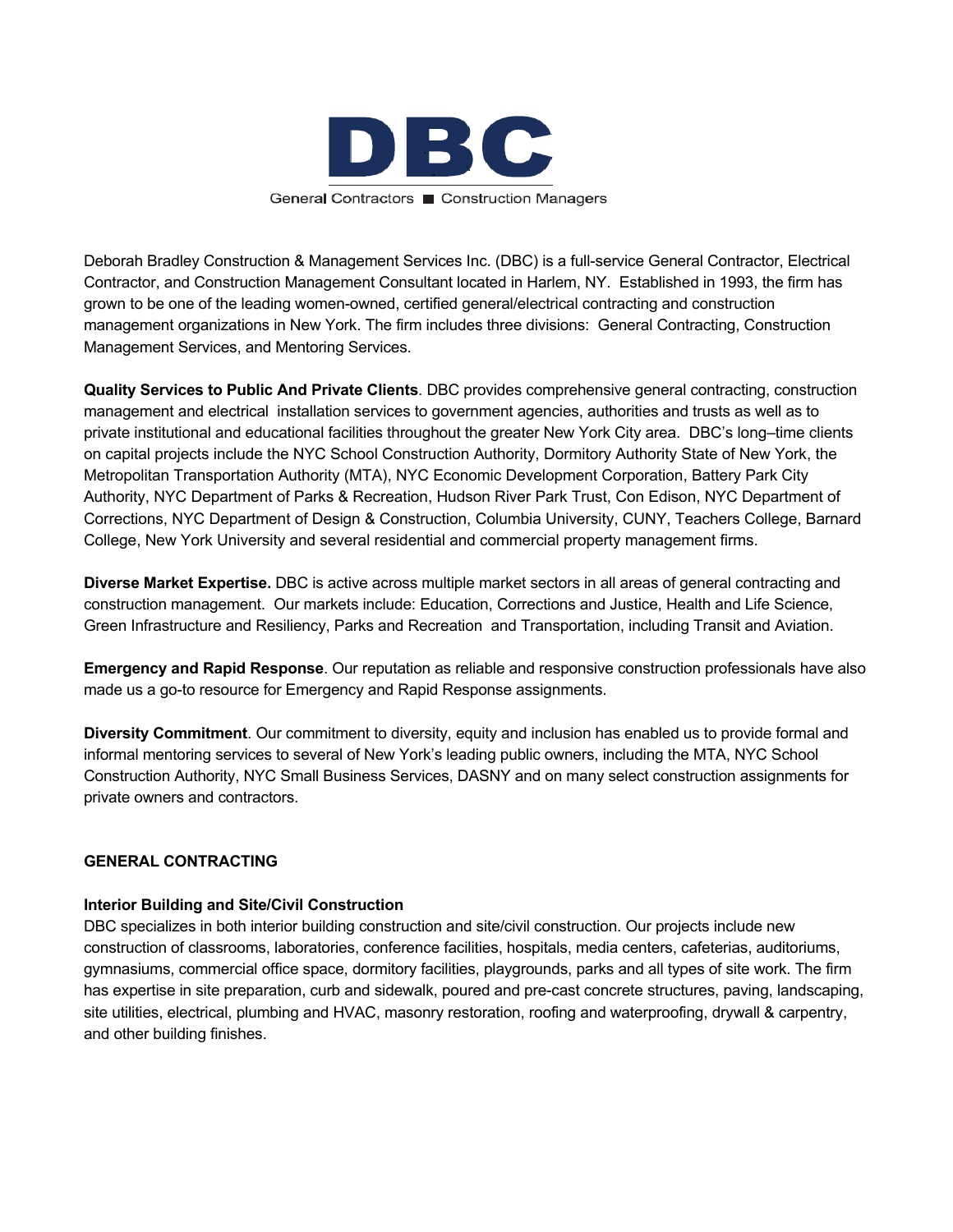# **CONSTRUCTION MANAGEMENT**

## **DBC Construction Management Group**

DBC's Construction Management Group provides construction management services including project supervision and management, field supervision, project engineering, quality assurance and quality control reviews and code compliance, document control, LEED compliance tracking and documentation, site safety management and supervision and accounting and office administration support. The firm also provides labor to perform general conditions work as part of the CM's responsibilities. DBC has experienced, well-trained professionals with both building interiors and site/civil construction working with the public sector in downstate New York.

Recent consulting projects include:

- JFK Terminal One Redevelopment; Client: PANYNJ
- Off Rikers Borough Based Jails; Client: DDC
- Bronx CC Gould Memorial Library Roof Replacement Client: DASNY
- South Beach Psychiatric Center; Client: DASNY
- MTA Mentor Small Business Development Program; Client: MTA
- Bronx Community College Phase IV Utility Upgrade; Client: New York Power Authority
- Manhattan Psychiatric Center; Client: OGS
- LaGuardia Community College Façade Restoration; Client: DASNY
- DASNY On-Call Services Security Enhancements at NYCHA Houses; Client: DASNY
- Staten Island Courthouse Complex; Client DASNY
- Bronx Criminal Courthouse: Client: DASNY
- Bronx Community College North Instructional Building; Client: DASNY
- Remsen Hall Expansion, Queens College; Client: DASNY
- Brooklyn Navy Yard Development Corp., CM/Build Services for Perry Ave., NYPD and DCAS Buildings; Client: DCAS
- Harlem Hospital Center CM Phase I and CM Phase II; Client: DASNY
- NYC School Construction Authority Mentor Program CM Part A: Client: NYC SCA
- NYC School Construction Authority Emergency Response Program; Client: NYC SCA
- DNA Forensic Lab at Bellevue Hospital; Client: DASNY

## **ELECTRICAL CONTRACTING**

## **DBC Electrical Contracting**

DBC expanded its in-house capabilities in 2013 to include an electrical division, d/b/a DBC Electrical Contracting. We are a union, NYC licensed electrical company and have performed electrical work on numerous projects for NYC Transit and for Con Edison, as well as for DBC's parent company on its own General Contracting projects. DBC's master electrician has over 35 years of experience in electrical contracting and has worked for many large NYC prime electrical contractors and now oversees all QAQC for DBC's electrical projects. Our team is complemented by three senior electrical Foreman with combined experience of over 75 years. In addition to our utility, lighting and fire alarm projects, our electrical team has also been tasked with designing and completing electrical installations on several fast-track CM build emergency projects.